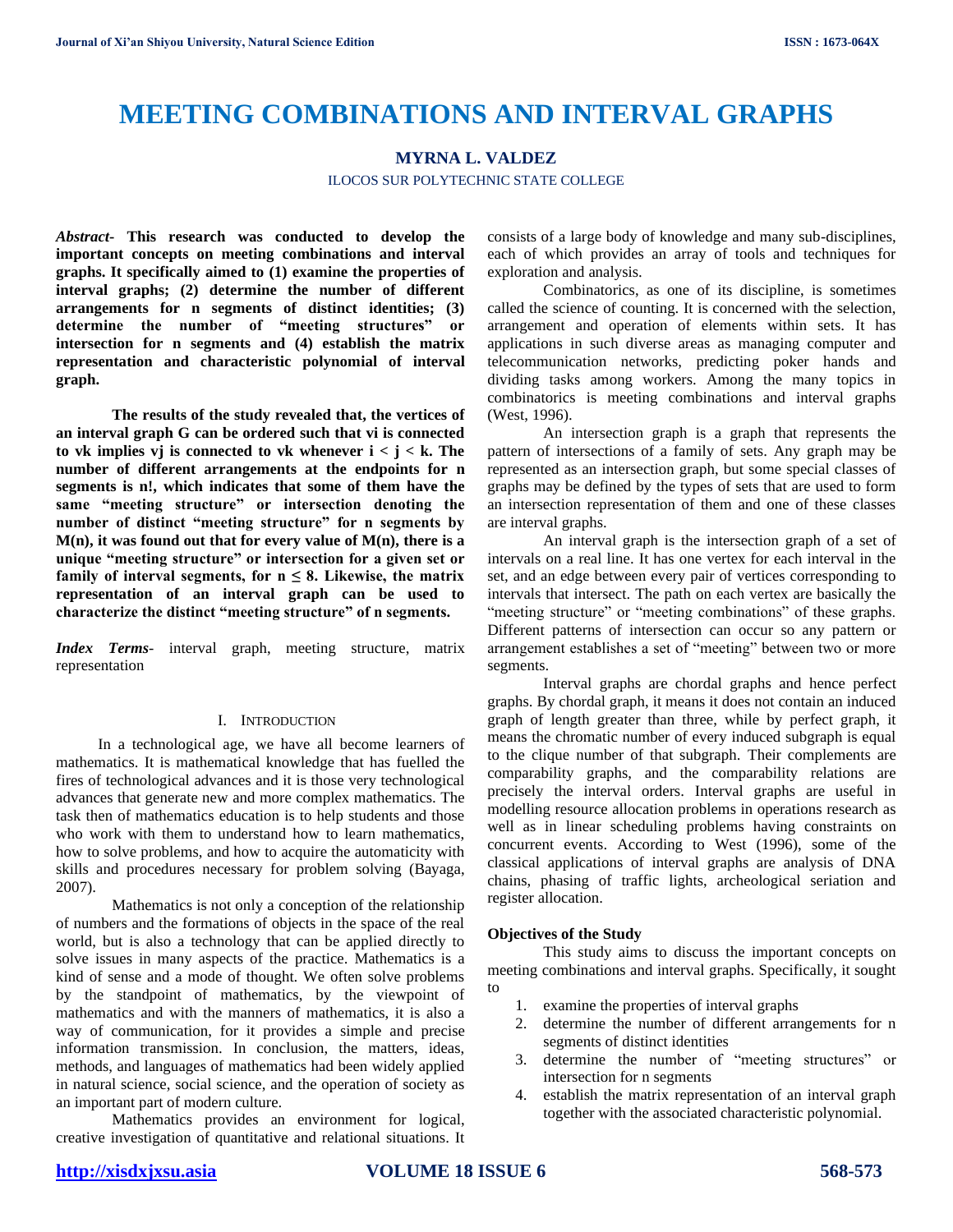## **Definition of Terms and Notations**

A *graph* or undirected graph G is an ordered pair  $G =$ (V, E), such that V is a set whose elements are called vertices or nodes and E is a set of pairs (unordered) of distinct vertices called edges or lines.

The *valency* of a vertex is the number of edges connected to a vertex in a graph.

An m x n *matrix* is a rectangular array of mn real (or complex) numbers arranged in m horizontal rows and n vertical columns.

The *adjacency matrix*  $M<sub>G</sub> = (m<sub>ii</sub>)$  of G is defined as an n x n matrix whose elements are defined by

$$
m_{ij} = \begin{cases} 1 & \text{if } [v_1, v_2] \in E \\ 0 & \text{otherwise} \end{cases}
$$

The *characteristic polynomial* of a graph G, denoted by  $P(G: \Lambda)$  is the characteristic polynomial of the adjacency matrix M<sup>G</sup> of the graph G, that is

 $P(G: \Lambda) = det (\Lambda \cdot 1 - M_G)$ 

A *clique* is a set of vertices such that for every two vertices, there exists an edge connecting them. In other words, a clique is a complete graph.

The *clique number* of a graph  $G = (V, E)$ , denoted by  $\omega(G)$ , is the size of the largest subset of V inducing a clique.

The *determinant* of an  $n -$  square matrix A, denoted as  $det(A)$  or |A| is

$$
\sum 1^{\sigma} a_{1j_1} a_{2j_2} a_{3j_3} \dots a_{nj_n}
$$

where the sum is taken all over permutations  $\sigma = j_1 j_2 ... j_n$  and

$$
(1)^{\sigma} = \begin{cases} 1 \text{ if } \sigma \text{ is even} \\ -1 \text{ if } \sigma \text{ is odd} \end{cases}
$$

An *interval graph* is an intersection graph of intervals on a real line where vertices are represented by intervals and there is an edge between two vertices if and only if their corresponding intervals intersect. Let  $\{I_1, I_2, ..., I_n\}$  be the set of intervals of real numbers, then the corresponding interval graph is G = (V, E) where  $V = \{I_1, I_2, ..., I_n\}$  and  $E = \{\{I_\alpha, I_\beta\} / I_\alpha \cap I_\beta \neq I_\alpha\}$ ∅.

#### **Significance of the Study**

The discussion and results of the study is of great importance to:

1. Analysis of DNA chains: Interval graphs were invented for the study of DNA. Benzer (1959) established the linearity of the chain for higher organisms. Each gene is encoded as an interval, except that the relevant interval may contain a dozen or more irrelevant junk pieces called "introns" among the relevant pieces called "exons". Under the hypothesis that mutations arise from alterations of connected segments, changes in traits of microorganisms can be studied to determine whether their determining amino-acid sets could intersect. This establishes a graph with traits as vertices and "common alteration" as edges. Under the hypothesis of linearity and contiguity, the graph is an interval graph, and this aids in locating genes along the DNA sequence (Berge, 1979).

2. Archeological seriation: Given pottery samples at an archeological dig, archaeologist seek a time-line of what styles were in use when. They assume that each style was used during a single time interval and that two styles appearing in the same grave were used concurrently. A graph is formed with the styles as vertices, making two styles adjacent if they appear together in a grave. If this is an interval graph, then its interval representation are the possible time-lines (Berge, 1979).

Furthermore, it is hoped that this study can stir up greater interest in mathematics. The elegance of the logical processes present the subject as a systematic process. In this way, teachers and mathematics enthusiasts may gain more insight in dealing with problems that may take a similar pattern as what are presented.

### Research Design

This study will use descriptive research method, specifically on meeting combinations and interval graphs.

## **Results and Discussion**

Let n continuous segments with freely defined starting and ending points be placed along the real line, and consider the intersection between these segments. Patterns of intersection can arise when n intervals of various lengths are placed with their starting points on the unit interval. For any given arrangement, there maybe some regions when no segment is present, some where just one segment is present, some where exactly two segments overlap, some where exactly three segments overlap, and so on. These arrangement establishes a set of "meetings" (intersection) between two or more segments. To illustrate, the figure shows the placements of six segments, and identifies the meetings between them.

Figure 1. The six interval segments on the real line.



The meeting for this arrangement are *abc*, *acd*, *ade*, and *df*. In general, the number of different arrangements of the endpoints for n segments (with distinct identities) is given in the following conjecture.

Theorem 1. Consider n distinct segments and let  $N_n$  denote the number of distinct arrangements of the n segments, then

$$
N_n = n(2n - 1)N_{n-1} = \frac{(2n)!}{2^n}
$$

Proof:

For the first segment, there is obviously only one arrangement. This segment divides the axis into three regions, namely, the region to the left of the starting point, the region between the starting and ending points (i.e. the region covered by the segment), and the region to the right of the ending point. Therefore, the starting point of the second segment can be placed in any one of these regions, and the ending point can be placed in the same region or any other regions to the right of the region containing the starting point. Thus, there are six distinct ways of placing the second segment.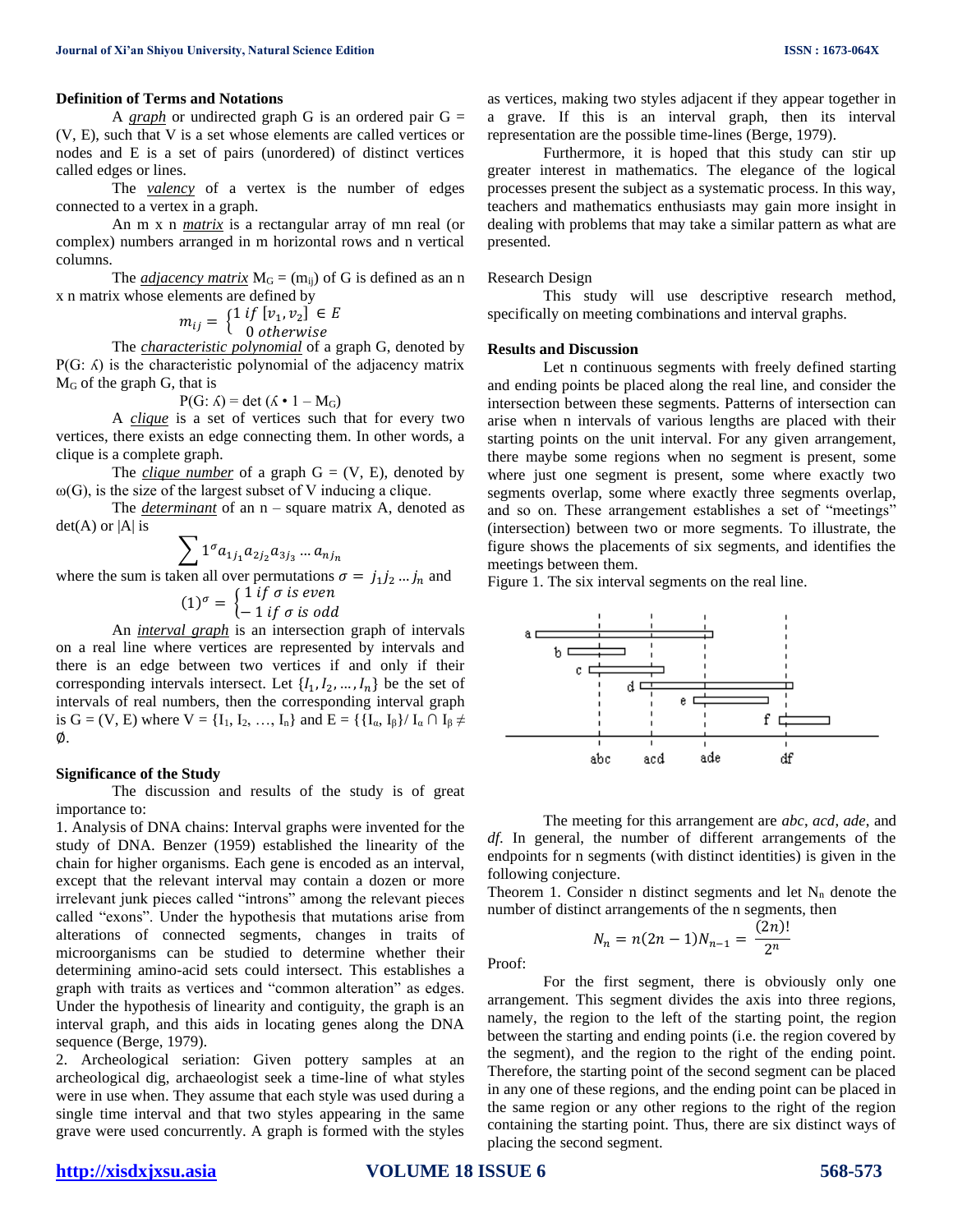In general, as we prepare to add the  $n^{th}$  segment, there will already be  $n - 1$  segments in place, and the  $2(n - 1)$  terminal points of these segments divide the axis into  $2n - 1$  regions. The starting point of the  $n<sup>th</sup>$  segment can be placed in any of these regions, and then the ending point may be placed in the same or in a more rightward region. Thus, the number of possibilities for placing both these points is  $(2n - 1) + (2n - 2) + ... + 2 + 1$ , which is equal to  $n(2n - 1)$ . It follows that if we let N<sub>n</sub> denote the number of distinct arrangements of n segments, then we have

$$
N_n = n(2n-1)N_{n-1} = \frac{(2n)!}{2^n}
$$

This applies only if the n segments have specified identities. If we relax this condition, allowing the labels of the segment to be interchangeable, then the number of distinct arrangement is much less. In general, we will have n starting points, so it only remains to place the n ending points. The only restriction is that each ending point must follow its starting point. Thus, the ending point for the first segment (i.e., the segment with the left-most starting point) can be places in any of n regions, delimited by the n starting points. We thus have the following corollary.

Corollary 2. Consider n indistinguishable segments and let  $N_n'$ denote the arrangement of n indistinguishable segments, then  $N_n' = n!$ 

Proof:

The ending point of the second segment can be placed in any of the  $n - 1$  regions to the right of the second starting point, and so on. (The arrangement of the ending points in between consecutive starting points has no effect on the presence of intersections). Consequently, the number of arrangements for indistinguishable segments is simply **n!.** 

However, this still distinguishes between the *1 st* segment, the  $2^{nd}$  segment, and so on. It is possible for two or more distinct arrangements to yield the same "meeting structures" up to permutation of the segments. For a trivial example, consider the two arrangements of three segments shown below.

Figure 2. Three interval segments on the real line.



The segment labels merely indicate the order of the starting points, not implying any distinguishable identity for the segments.

In the arrangement shown in Figure  $2(a)$  above, the meeting structure is *"ab"*, which signifies that the first and second segments overlap. In the arrangement in Figure 2(b), the meeting structure is *"bc",* which signifies that the second and third segments overlap. If the orderings of the start times for the segments in the meeting structure are disregarded, then these two

arrangements induce the same meeting structure. On this basis, what is the number of distinct meeting structures for n segments?

Let  $M(n)$  denote the number of distinct meeting structures for n segments. Obviously for  $n = 0$  and  $n = 1$ segments, no meetings are possible, so there is only one meeting structure in each of these cases, namely the null structure, denoted by  $\{\emptyset\}$ . Thus we have  $M(0) = M(1) = 1$ .

For  $n = 2$  segments there are two possible meeting structures, corresponding to the fact that either these segments overlap or they do not. We will let  $\{\emptyset, ab\}$  denote these two possibilities, and we have  $M(2) = 2$ .

For  $n = 3$  segments, there are  $3! = 6$  distinct arrangements, since the number of permutation of n different things taken n at a time is n!. These arrangements can be expressed symbolically as

#### $\varphi$ , ab, bc, ab + bc, ab + ac, abc

However, as noted above, the arrangements *ab* and *bc* represent the same meeting structure. Likewise the arrangement  $ab + bc$  is the same structure as  $ab + ac$ . In both cases, one segment meets with each of the other two, but the other two don't overlap with each other. Therefore, the number of distinct meeting structures for  $n = 3$  segments is just four, consisting of the set  $\{\emptyset, ab, ab + bc, abc\}$ , and so we have  $M(3) = 4$ . Examples of the four types of outcomes for  $n = 3$  are shown on the figure. Figure 3. The four meeting structures for three interval segments.



The expression inside the square brackets signify the structure of the set of intersection.

The meeting "abc" can also be written in the form *"ab +*   $ac + bc$ ", because these both signify a triple intersection between the segments a, b, and c. The conjoined characters signify a mutual meeting of these segments, and the "+" symbol represents logical "AND". Thus both of these operations are forms of "intersection". Since the basic sets are continuous segments on the one-dimensional x axis, the three pairwise meetings of three segments imply that the first ending point occurs after the last starting point, so there is a region on three-way intersection. However, the "meeting" relation between segments is not transitive, because  $ab + bc$  does not imply ac.

For  $n = 4$  segments, we examine all  $n! = 24$  distinct arrangements and finding out that there are only ten distinct meeting structures. These are

| $(1)$ Ø               | $(3)$ ab $(c + d)$ |
|-----------------------|--------------------|
| $(3)$ ab              | $(5)$ a (bc + d)   |
| $(4)$ a $(b + c)$     | $(2)$ ab + bc + cd |
| $(1)$ ab + cd         | $(2)$ abc          |
| $(2)$ a $(b + c + d)$ | $(1)$ abcd         |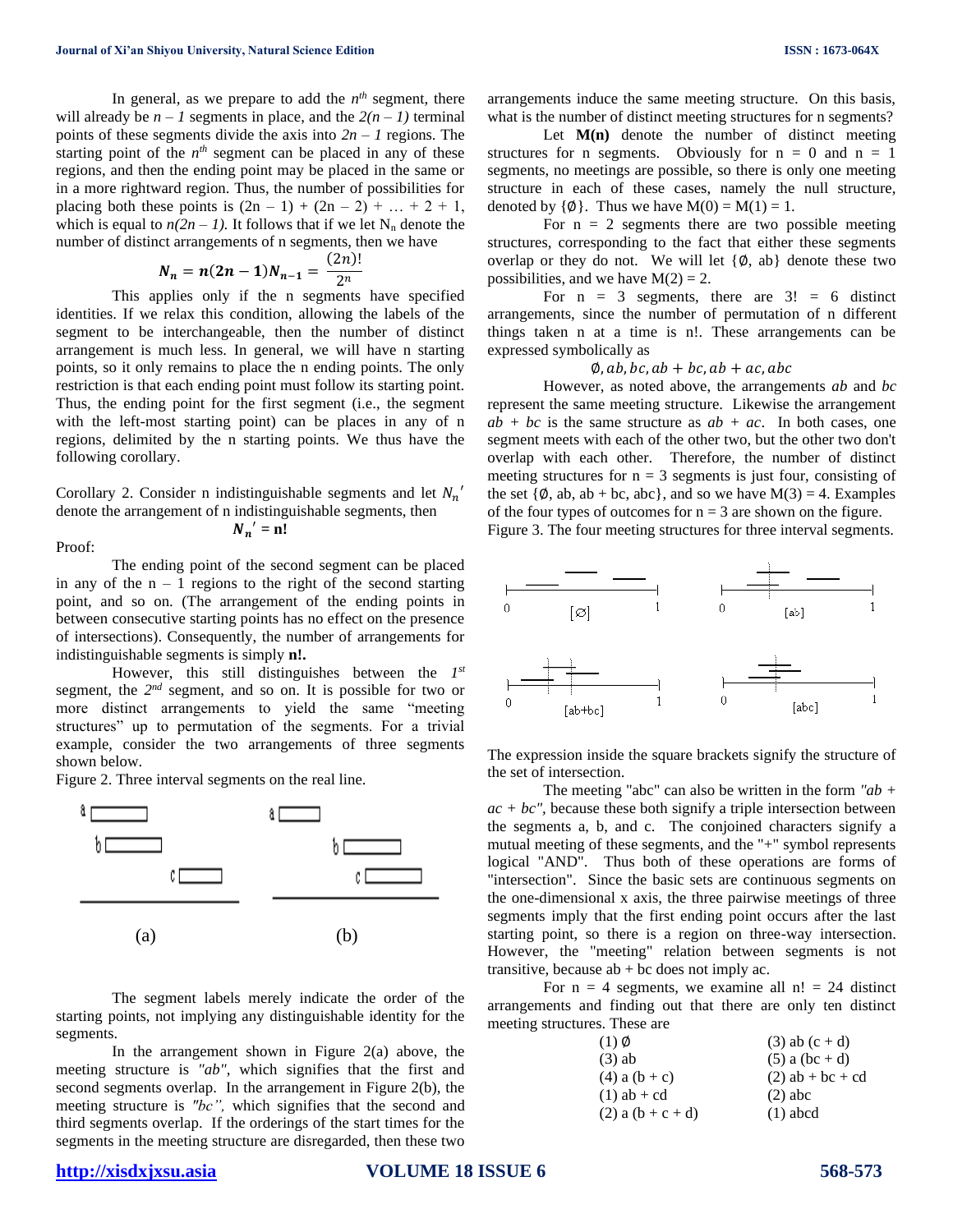(The number to the left of each structure is the number of occurrences of that structure in the n! arrangements.) Hence we have  $M(4) = 10$ .

To determine the value of  $M(5)$ , we could examine each of the  $5! = 120$  arrangements by hand, and check for the unique structures, but this would be very laborious. To automate the process, we can step through each of the n! placements of the n ending points, and for each arrangement we can easily determine the pairwise meetings. We can then count how many pairs contain the first segment, how many for the second, and so on. We can then count how many segments appear in exactly one pair, how many in exactly two, and so on. This gives a set of numbers  $d_1$ ,  $d_2$ , ... that characterize the meeting structure, independent of the orderings of the segments. If two structures are characterized by different values of  $d_i$ , then they are certainly distinct structures, so we can determine a lower bound on the value of M(n) by determining the number of unique characteristics  $\{d_1, d_2, ...\}$ .

For the case  $n = 5$ , this criterion turns out to be nearly sufficient to distinguish all the structures. There are 26 distinct sets of  $\{d_i\}$  indices, so we know  $M(5)$  is at least 26. However, it is possible for distinct meeting structures to have the same set of  ${d_i}$  values. This occurs for the structures  $ab + ac + bc + de$ and  $ab + bc + cd + de$ . In each case, two letters appear exactly once, and the other three letters appear twice each. However, they are obviously different structures, as seen by the fact that the first one reduces to  $abc + de$  whereas the second is irreducible. So, there are actually  $M(5) = 27$  distinct meeting structures with  $n = 5$ . These are shown below.

| Ø<br>$a (b + c + d) + de$                  | $a(bc + de)$         |
|--------------------------------------------|----------------------|
| ab<br>$a(bc + d)$                          | $a (b (c + d) + e)$  |
| $ab + cd$<br>$abc + d(a + e)$              | $a (b (c + d) + de)$ |
| $a (b + c + d) + c (d + e)$<br>$a (b + c)$ | a $(bcd + e)$        |
| $a (b + c) + de$<br>ab $(c + d)$           | ab $(c + d + e)$     |
| $ab + ac + cd$<br>ab $(c + d) + de$        | ab $(cd + e)$        |
| abc<br>abcd                                | abc $(d + e)$        |
| $abc + de$<br>$a (b + c + d + e)$          | $ab + bc + cd + de$  |
| $a(b+c+d)$<br>$a(bc+d+e)$                  | abcde                |

To help distinguish structures that have the same  $\{d_i\}$ sets, consider again the two structures *ab + ac + bc + de* and *ab*   $+ bc + cd + de$ . If we replace each letter by the number of times in which it appears, these become  $2\cdot 2 + 2\cdot 2 + 2\cdot 2 + 1\cdot 1$  and  $1\cdot 2$  $+ 2 \cdot 2 + 2 \cdot 2 + 2 \cdot 1$  respectively, clearly distinct. Carrying out the multiplications and additions numerically, these give the values 13 and 12 respectively. These sums are an additional discriminator that can be used to help count the distinct meeting structures. On this basis, we can distinguish 91 meeting structures for  $n = 6$ . However, there are actually  $M(6) = 92$ distinct meeting structures. The two that are indistinguishable based on the criteria described are  $ab + bc + de + df + ef$  and  $ab + bc + cd + de + ef$ . These have the same set of valences, and the same pairing of valences, but they are nevertheless distinct structures, as shown by the fact that the first can be reduced to  $ab + bc + def$ , whereas the second is irreducible.

We can define another discriminator by replacing each letter not with the valence of that letter, but with the sum of the valences of all the letters with which it is paired. For example, in the first structure e is paired with d and f, and these two letters appear twice each, for a total of 4, so we replace the letter e with

4. Doing the same for all the other letters in these structures, and carrying out the multiplications and additions numerically, we get

$$
2 \cdot 2 + 2 \cdot 2 + 4 \cdot 4 + 4 \cdot 4 + 4 \cdot 4 = 56
$$
  

$$
2 \cdot 3 + 3 \cdot 4 + 4 \cdot 4 + 4 \cdot 3 + 3 \cdot 2 = 52
$$

By this criterion, it enables us to distinguish between these two structures. On the same basis we can determine that  $M(7) = 369$ , meaning that there are 369 distinct meeting structures for  $n = 7$  segments. However, for  $n = 8$  segments the criteria we have described so far are not sufficient to distinguish between all the different structures. We find that there are at least 1800 such structures by these criteria, but in fact there are 1807. It is interesting to try to identify the most efficient discriminators between these structures. Obviously if we are given two sets of pairing expressions we can simply try all possible permutations of the letters and terms, to see if they can be brought into agreement, but this in not feasible for large values of n.

Table 1. Sample values of the number of distinct meeting structures for n segments:

| $\mathbf n$      | M(n)            |
|------------------|-----------------|
| $\boldsymbol{0}$ | $\mathbf{1}$    |
| $\overline{1}$   | $\overline{1}$  |
| $\sqrt{2}$       | $\sqrt{2}$      |
| 3                | $\overline{4}$  |
| $\overline{4}$   | 10              |
| $\overline{5}$   | $\overline{27}$ |
| $\overline{6}$   | 92              |
| $\overline{7}$   | 369             |
| 8                | 1870            |

## **Matrix Representation of the Meeting Structure of n Segments:**

There are several different ways to represent a graph in a computer. Although graphs are usually shown diagrammatically, this is only possible when the number of vertices and edges is reasonable small. Graphs can also be represented in the form of matrices. The major advantages of matrix representation is that, the calculation of paths and cycles can easily be performed using well known operations on matrices. Any graph of n vertices with an n x n symmetric matrix is called the graph's adjacency matrix. Each column and each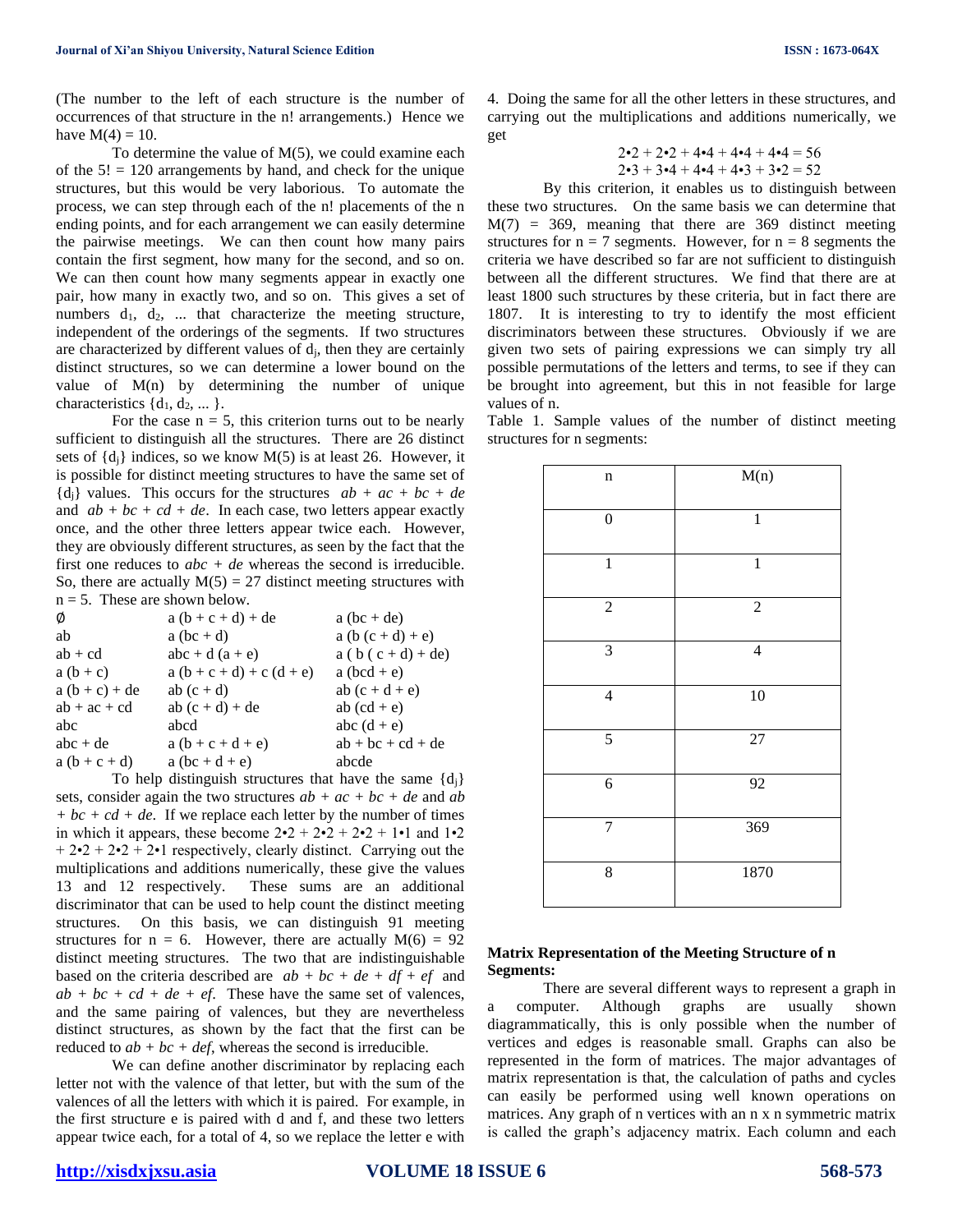row of the adjacency matrix represents a vertex. A 1 is placed in a position if the two vertices that the position represents are connected, a 0 is placed in that position if the two vertices are not connected. In general, the number of  $1$ 's in the  $k<sup>th</sup>$  row/column corresponds to the number of edges adjacent to  $v_k$ .

One way of characterizing the unique meeting structures for n segments is in terms of the determinant of a certain n x n matrix.

Let  $a_k$  with  $k = 1, 2, \ldots$ , n designate the n segments, and define an n x n matrix A with the non-zero components  $A_{i,k} = 1$ for each pair of indices j, k such that  $a_i a_k$  (or  $a_k a_j$ ) is a connected pair. In addition, we set the diagonal values of A to the parameter x, so we have  $A_{j,j} = x$  for  $j = 1$  to n.

Note that a meeting structure is specified as a union of m pair-wise connections. If no two segments meet, then  $m = 0$ . If there is a connection between every pair of segments, then  $m =$  $n (n-1)/2$ .

Given the matrix A for a particular structure, the determinant of A is a polynomial in the parameter **x**. Since the determinant of a matrix is invariant under permutations of the row/columns, it follows that this polynomial characterizes a full equivalence class of meeting structures. Thus we can use these polynomials to discriminate between distinct structures. To illustrate, consider the following two meeting structures for  $n = 7$ segments:

 $(1)$  a<sub>2</sub> a<sub>3</sub> + a<sub>3</sub> a<sub>4</sub> + a<sub>3</sub> a<sub>5</sub> + a<sub>4</sub> a<sub>5</sub> + a<sub>4</sub> a<sub>6</sub> + a<sub>4</sub> a<sub>7</sub> + a<sub>5</sub> a<sub>6</sub> + a<sub>5</sub> a<sub>7</sub>  $(2)$  a<sub>2</sub> a<sub>3</sub> + a<sub>2</sub> a<sub>4</sub> + a<sub>2</sub> a<sub>5</sub> + a<sub>2</sub> a<sub>6</sub> + a<sub>3</sub> a<sub>4</sub> + a<sub>3</sub> a<sub>5</sub> + a<sub>5</sub> a<sub>6</sub> + a<sub>5</sub> a<sub>7</sub>

These structures have the same valence sets (i.e., they each have two characters that appear in four pairs, one that appears in three pairs, two that appear in two pairs, and one that appears in one pair), so in order to distinguish between them using the previous method we need to go to higher-order valences. However, these structures correspond to the matrices

Figure 4.

|  |                   |  |                                                                                                 | $\begin{bmatrix} x & 0 & 0 & 0 & 0 & 0 & 0 \\ 0 & x & 1 & 0 & 0 & 0 & 0 \end{bmatrix} \quad \begin{bmatrix} x & 0 & 0 & 0 & 0 & 0 & 0 \\ 0 & x & 1 & 1 & 1 & 1 & 0 \end{bmatrix}$ |  |     |  |  |
|--|-------------------|--|-------------------------------------------------------------------------------------------------|-----------------------------------------------------------------------------------------------------------------------------------------------------------------------------------|--|-----|--|--|
|  |                   |  | $\begin{bmatrix} 0 & 1 & x & 1 & 1 & 0 & 0 \end{bmatrix}$                                       | $\begin{bmatrix} 0 & 1 & x & 1 & 1 & 0 & 0 \end{bmatrix}$                                                                                                                         |  |     |  |  |
|  |                   |  | $\begin{array}{ ccc cccc }\n0 & 0 & 1 & x & 1 & 1 & 1\\ 0 & 0 & 1 & 1 & x & 1 & 1\n\end{array}$ |                                                                                                                                                                                   |  |     |  |  |
|  |                   |  |                                                                                                 |                                                                                                                                                                                   |  |     |  |  |
|  |                   |  | $\begin{bmatrix} 0 & 0 & 0 & 1 & 1 & x & 0 \end{bmatrix}$                                       |                                                                                                                                                                                   |  |     |  |  |
|  |                   |  | $\begin{bmatrix} 0 & 0 & 0 & 1 & 1 & 0 & x \end{bmatrix}$                                       | $\left[\begin{array}{ccccccc} 0 & 1 & 1 & x & 0 & 0 & 0 \ 0 & 1 & 1 & 0 & x & 1 & 1 \ 0 & 1 & 0 & 0 & 1 & x & 0 \ 0 & 0 & 0 & 0 & 1 & 0 & x \end{array}\right]$                   |  |     |  |  |
|  |                   |  |                                                                                                 |                                                                                                                                                                                   |  |     |  |  |
|  | $\left( a\right)$ |  |                                                                                                 |                                                                                                                                                                                   |  | (b) |  |  |

and the determinants of the above matrices are

$$
x^{2}(x-1) (x^{4} + x^{3} - 7x^{2} - x + 4)
$$
 for Fig.4(a)  

$$
x (x^{6} - 8x^{4} + 6x^{3} + 7x^{2} - 4x - 1)
$$
 for Fig.4(b)

This shows how we can immediately distinguish between these two structures. (For automated numerical purposes, we can simply evaluate these polynomials for a few arbitrary values of x to discriminate between them).

The matrices and characteristic polynomials for the four distinct meeting structures for  $n = 3$  segments are shown below.

$$
\det\begin{bmatrix} x & 0 & 0 \\ 0 & x & 0 \\ 0 & 0 & x \end{bmatrix} = x^3 \qquad \det\begin{bmatrix} x & 1 & 0 \\ 1 & x & 0 \\ 0 & 0 & x \end{bmatrix} = x(x^2 - 1)
$$
  
\n
$$
\det\begin{bmatrix} x & 1 & 0 \\ 1 & x & 1 \\ 0 & 1 & x \end{bmatrix} = x(x^2 - 2)\det\begin{bmatrix} x & 1 & 1 \\ 1 & x & 1 \\ 1 & 1 & x \end{bmatrix} = (x - 1)^2 (x + 2)
$$
  
\n(c) (d)

Likewise we can determine the characteristic polynomials for each of the 10 interval graphs on  $n = 4$  nodes, shown below

| Ø              | $x^4$                        |
|----------------|------------------------------|
| ab             | $x^2(x-1)(x+1)$              |
| $ab + bc$      | $x^2(x^2-2)$                 |
| $ab + cd$      | $(x-1)^2(x+1)^2$             |
| abc            | $x(x+2)(x-1)^2$              |
| $ab + bc + cd$ | $(x^2 + x - 1)(x^2 - x - 1)$ |
| $abc + cd$     | $(x-1)(x^3 + x^2 - 3x - 1)$  |
| $abc + abd$    | $x(x-1)(x^2+x-4)$            |
| $ab + ac + ad$ | $x^2(x^2-3)$                 |
| abcd           | $(x + 3) (x - 1)^3$          |

As noted previously, the only other plane graph on four nodes is the four-loop

 $ab + bc + cd + da$ 2 which is not an interval graph.

$$
x^2(x-2)(x+2)
$$

#### **Summary and Conclusions**

This research was conducted to develop the key concepts on meeting combinations and interval graphs. It specifically aimed to (1) examine the properties of interval graphs; (2) determine the number of different arrangements for n segments of distinct identities; (3) determine the number of "meeting structures" or intersection for n segments and (4) establish the matrix representation and characteristic polynomial of a graph. Based from the results of this research, the vertices of an interval graph G can be ordered such that  $v_i$  is connected to  $v_k$ implies  $v_i$  is connected to  $v_k$  whenever  $i < j < k$ ; the number of